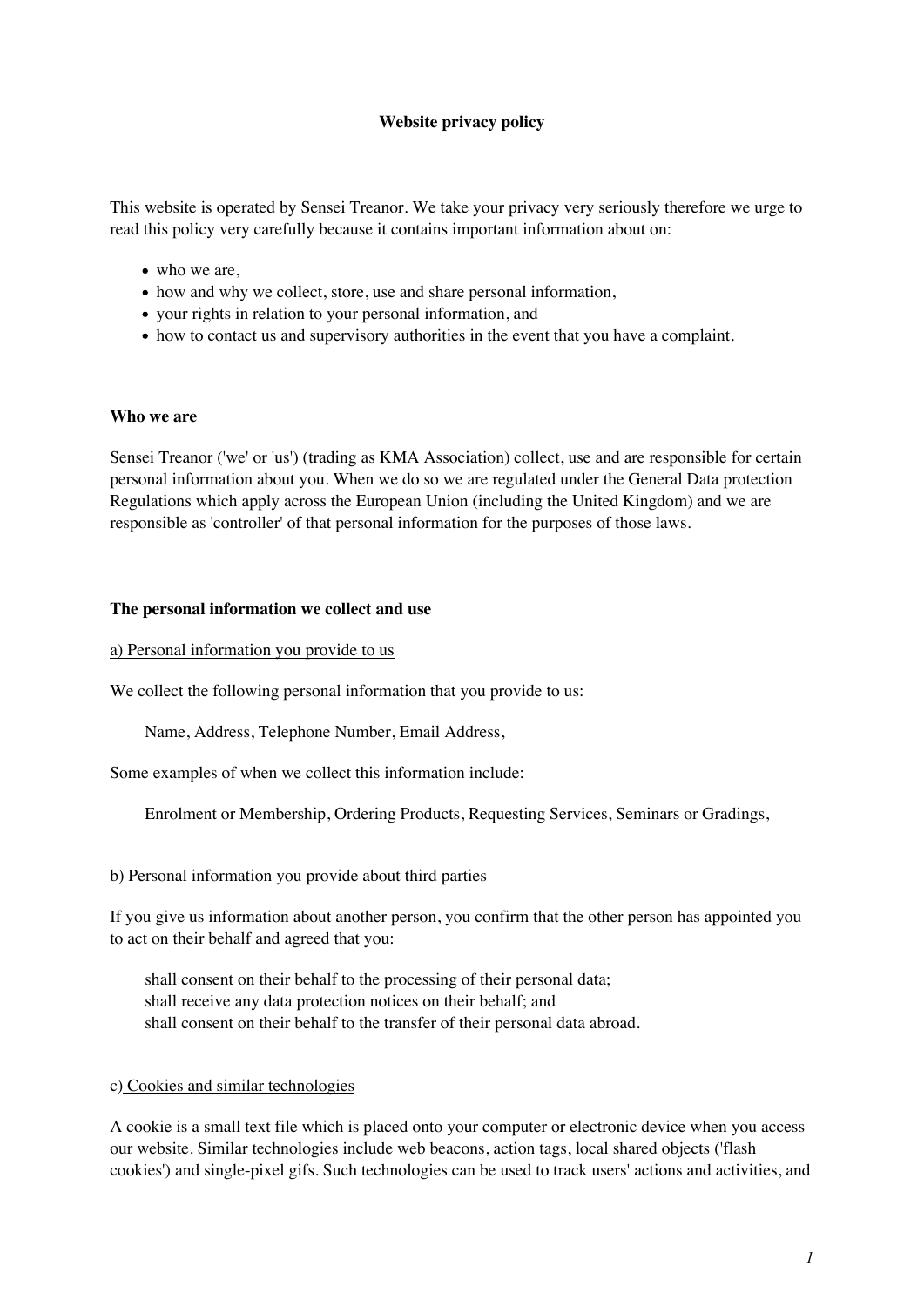to store information about them. We use these cookies and/or similar technologies on this website.

For example we may use cookies to monitor and/or collect the following information:

Facebook Live Streaming,

This information helps us to build a profile of our users. Some of this information may be aggregated or statistical, which means that we will not be able to identify you individually.

On the first occasion that you use our site we will ask whether you consent to our use of cookies. If you do not, cookies will not be used. Thereafter you can opt-out of using cookies at any time or you can set your browser not to accept cookies and the websites below tell you how to remove cookies from your browser. However, some of our website features may not function as a result.

For further information on our use of cookies, please see our Website cookie policy.

For further information on cookies generally visit www.aboutcookies.org or www.allaboutcookies.org.

#### **How we use your personal information**

We collect information about our users for the following purposes:

identify and manage accounts that may be held by Members only, Hold information by clients that have either purchased products or requested additional services relevant to educational requirements. Contact information for lost or forgotten username or password account retrieval.

#### **Who your information may be shared with**

We may share your information with:

Law enforcement agencies in connection with any investigation to help prevent unlawful activity

We will not share you personal information with any other 3rd parties.

# **Whether personal information has to be provided by you, and if so why**

No personal information has to be provided by you to us at any time.

#### **How long your personal information will be kept**

We will hold your personal information for the following periods:

For the duration of each students membership, allowing two months for a renewal period.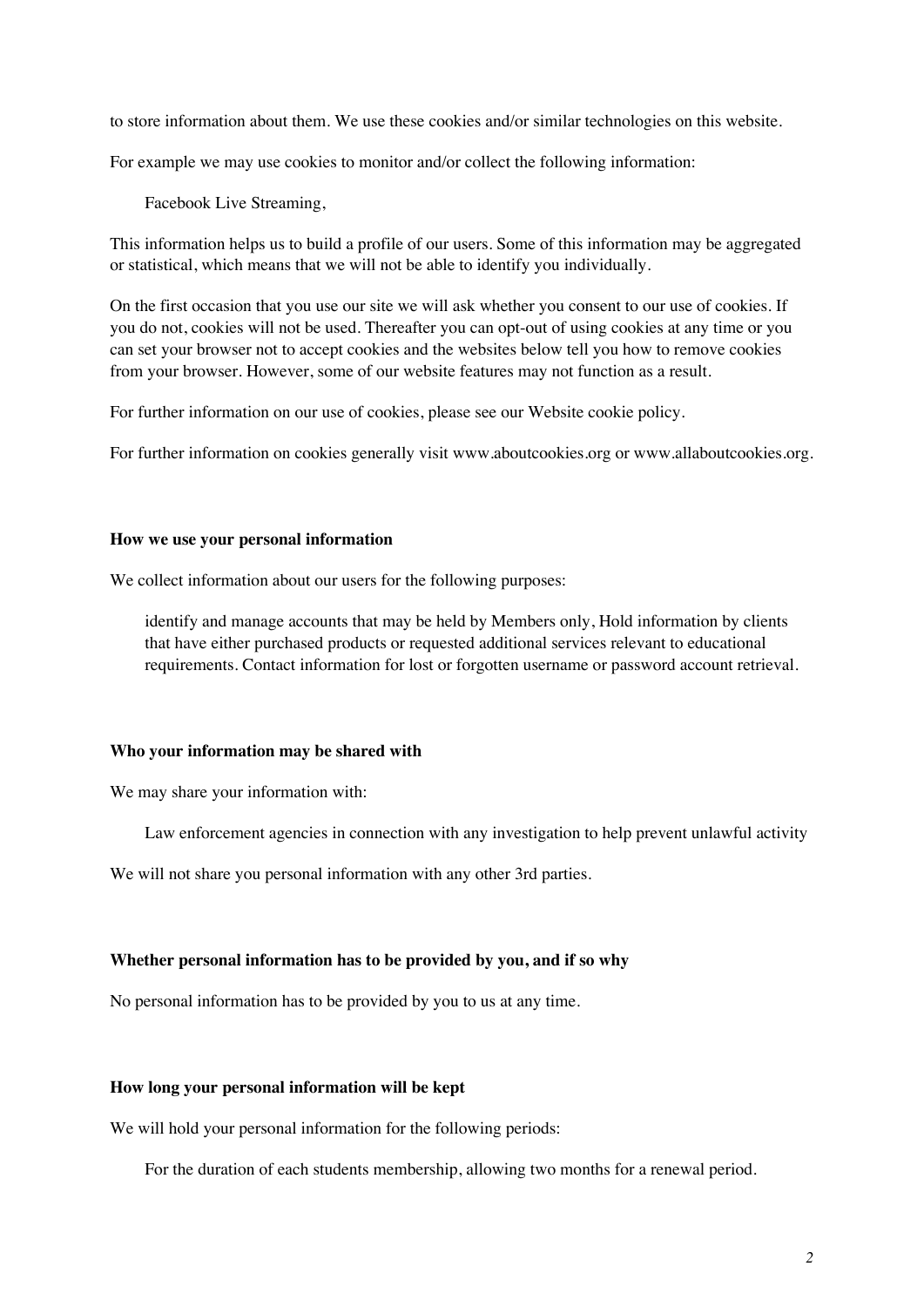These periods are no longer than necessary in each case.

### **Reasons we can collect and use your personal information**

We rely on the following as the lawful basis on which we collect and use your personal information:

consent

# **Consequence of our use of your personal information**

The consequence to you of our use of your personal information is:

for the notification of services, updates or product information that maybe relevant to students education.

# **Keeping your information secure**

We have appropriate security measures in place to prevent personal information from being accidentally lost, or used or accessed in an unauthorised way. We limit access to your personal information to those who have a genuine business need to know it. Those processing your information will do so only in an authorised manner and are subject to a duty of confidentiality.

We will also use technological and organisation measures to keep your information secure. These measures may include the following examples:

Usernames and password accounts are stored and encrypted or which can only be accessed by the user.

We also have procedures in place to deal with any suspected data security breach. We will notify you and any applicable regulator of a suspected data security breach where we are legally required to do so.

Indeed, while we will use all reasonable efforts to secure your personal data, in using the site you acknowledge that the use of the internet is not entirely secure and for this reason we cannot guarantee the security or integrity of any personal data that are transferred from you or to you via the internet. If you have any particular concerns about your information, please contact us using the details below.

# **Transfers of your information out of the EEA**

We will not transfer your personal information outside of the EEA at any time.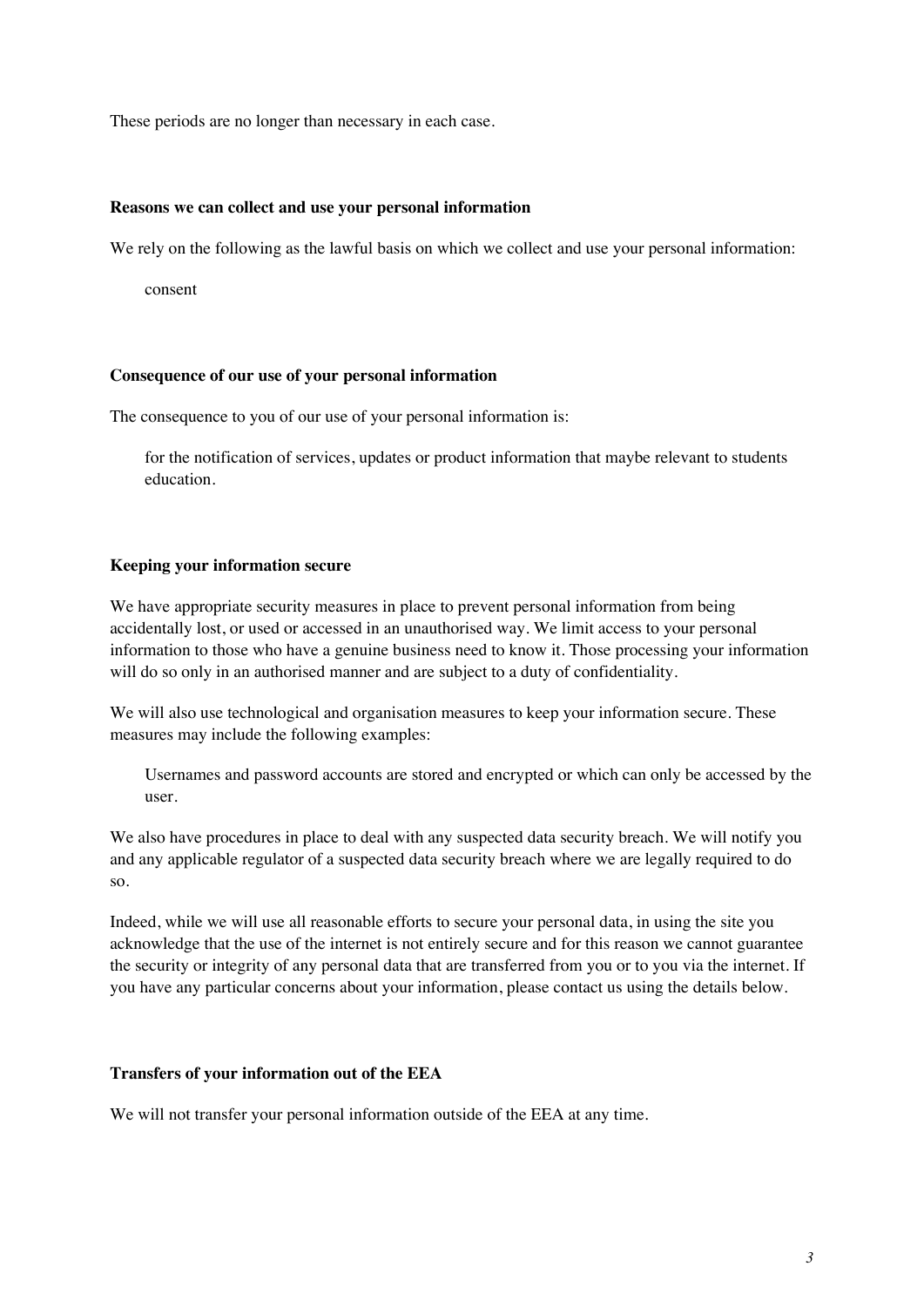# **Children and the validity of consent**

Where we obtain consent from any user we will take reasonable steps to ascertain whether the user is over 13 years of age and whether the child is sufficiently informed to give valid consent. If the user is not, parental consent will be required to provide consent for the processing of any personal information.

# **What rights do you have?**

Under the General Data Protection Regulation you have a number of important rights free of charge. In summary, those include rights to:

- fair processing of information and transparency over how we use your use personal information
- access to your personal information and to certain other supplementary information that this Privacy Notice is already designed to address
- require us to correct any mistakes in your information which we hold
- require the erasure of personal information concerning you in certain situations
- receive the personal information concerning you which you have provided to us, in a structured, commonly used and machine-readable format and have the right to transmit those data to a third party in certain situations
- object at any time to processing of personal information concerning you for direct marketing
- object to decisions being taken by automated means which produce legal effects concerning you or similarly significantly affect you
- object in certain other situations to our continued processing of your personal information
- otherwise restrict our processing of your personal information in certain circumstances
- claim compensation for damages caused by our breach of any data protection laws

For further informaiton on each of those rights, including the circumstances in which they apply, see the Guidance from the UK Information Commissioner's Office (ICO) on individual's rights under the General Data Protection Regulations

(http://ico.org.uk/for-organisations/guide-to-the-general-data-protection-regulation-gdpr/individual-rig hts/)

If you would like to exercise any of these rights please:

- email, call or write to us
- let us have enough information to identify you
- let us have proof of your identity (a copy of your driving license, passport or a recent credit card/utility bill)
- let us know the information to which your request relates

From time to time we may also have other methods to unsubscribe (opt-out) from any direct marketing including for example, unsubscribe buttons or web links. If such are offered, please note that there may be some period after selecting to unsubscribe in which marketing may still be received while your request is being processed.